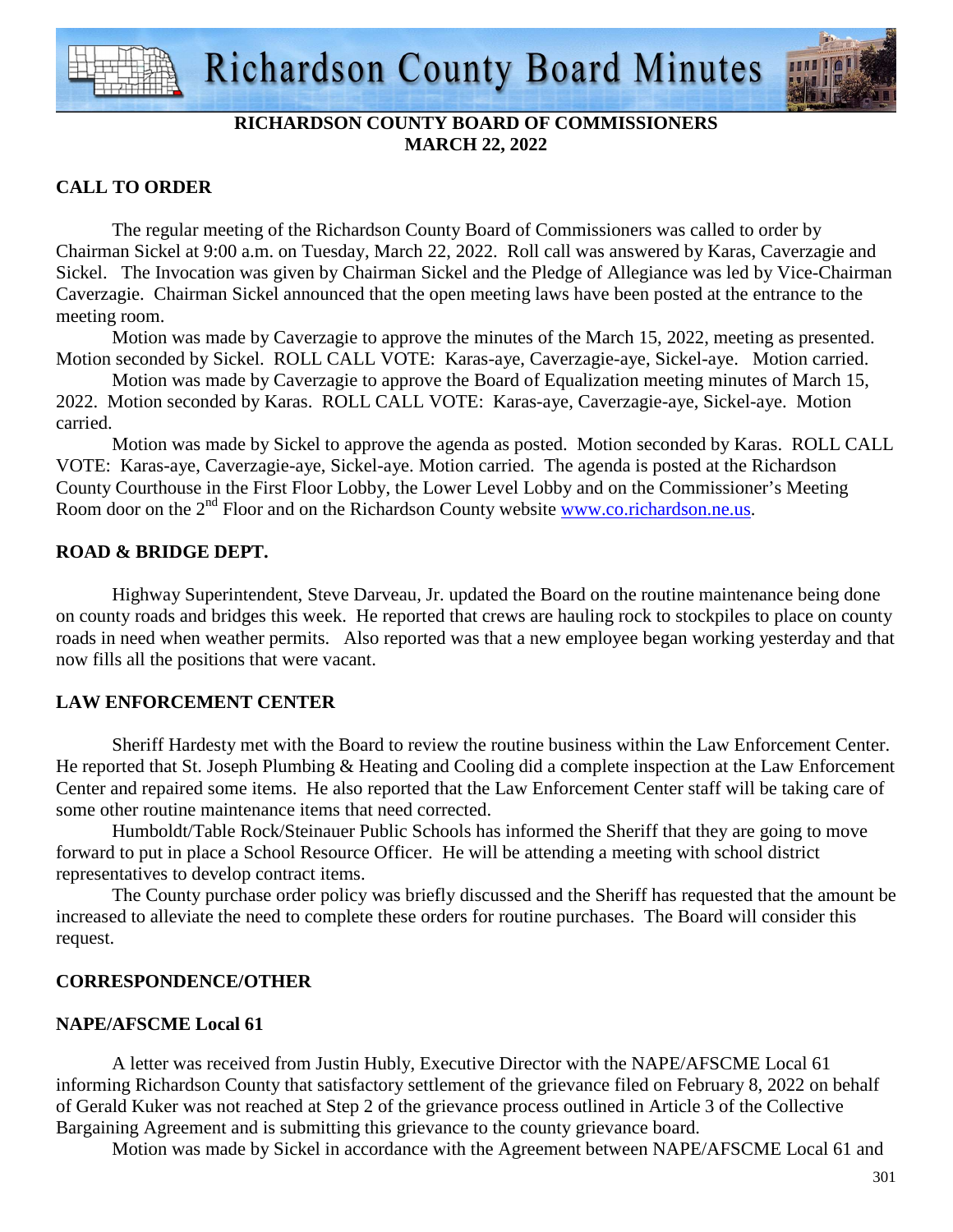**Richardson County Board Minutes** 



the County of Richardson, Nebraska July 1, 2020-June 30, 2023, Article 3, 3.3, c Step 3 that the Richardson County Board of Commissioners appoint Rick Karas and John Caverzagie to the Grievance Board. Motion seconded by Caverzagie. ROLL CALL VOTE: Karas-aye, Caverzagie-aye, Sickel-aye. Motion carried.

 The Board will also be holding a teleconference call at next week's meeting with Mr. Hubly and the 2 persons selected from the Union to serve on the grievance board to select a  $5<sup>th</sup>$  person to serve on the grievance board.

March 22, 2022

## **Scholl Lawn & Landscape**

 Motion was made by Karas to approve the continued services with Scholl Lawn & Landscape, LLC with the Courthouse mowing at \$100.00/mowing and to approve the additional mowing services to be done at the Law Enforcement Center at \$150.00/mowing. Motion seconded by Caverzagie. ROLL CALL VOTE: Karasaye, Caverzagie-aye, Sickel-aye. Motion carried.

## **Prochaska**

 Motion was made by Sickel to approve the proposal from Prochaska & Associates regarding the Courthouse roof requesting authorization to obtain the services of Elevate Roofing of Denison, Iowa to perform a full roof inspection to include within the bid specifications for the Courthouse roof replacement. Motion seconded by Karas. ROLL CALL VOTE: Karas-aye, Caverzagie-aye, Sickel-aye. Motion carried.

## **Schawang Masonry, LLC**

Motion was made by Caverzagie to authorize the Chairman to sign a contract with Schawang Masonry, LLC., for the restoration of the limestone retaining wall around the Courthouse square. Motion seconded by Karas. ROLL CALL VOTE: Karas-aye Caverzagie-aye, Sickel-aye. Motion carried.

## **CLAIMS**

 Motion was made by Sickel to allow the payment of all claims that were submitted today. Motion seconded by Caverzagie. ROLL CALL VOTE: Karas-aye, Caverzagie-aye, Sickel-aye. Motion carried.

> *(The claims listed below are available for public inspection at the office of the County Clerk during regular business hours.)*

## **GENERAL FUND**

| Amazon, supp                 | 140.60  |
|------------------------------|---------|
| CMC, serv                    | 1830.00 |
| DAS State Accounting, serv   | 30.88   |
| Dollar General, supp         | 45.88   |
| Falls City Auto Supply, supp | 265.35  |
| Falls City Journal, adv      | 406.38  |
| Falls City Mercantile, supp  | 248.86  |
| Falls City Sanitation, serv  | 20.00   |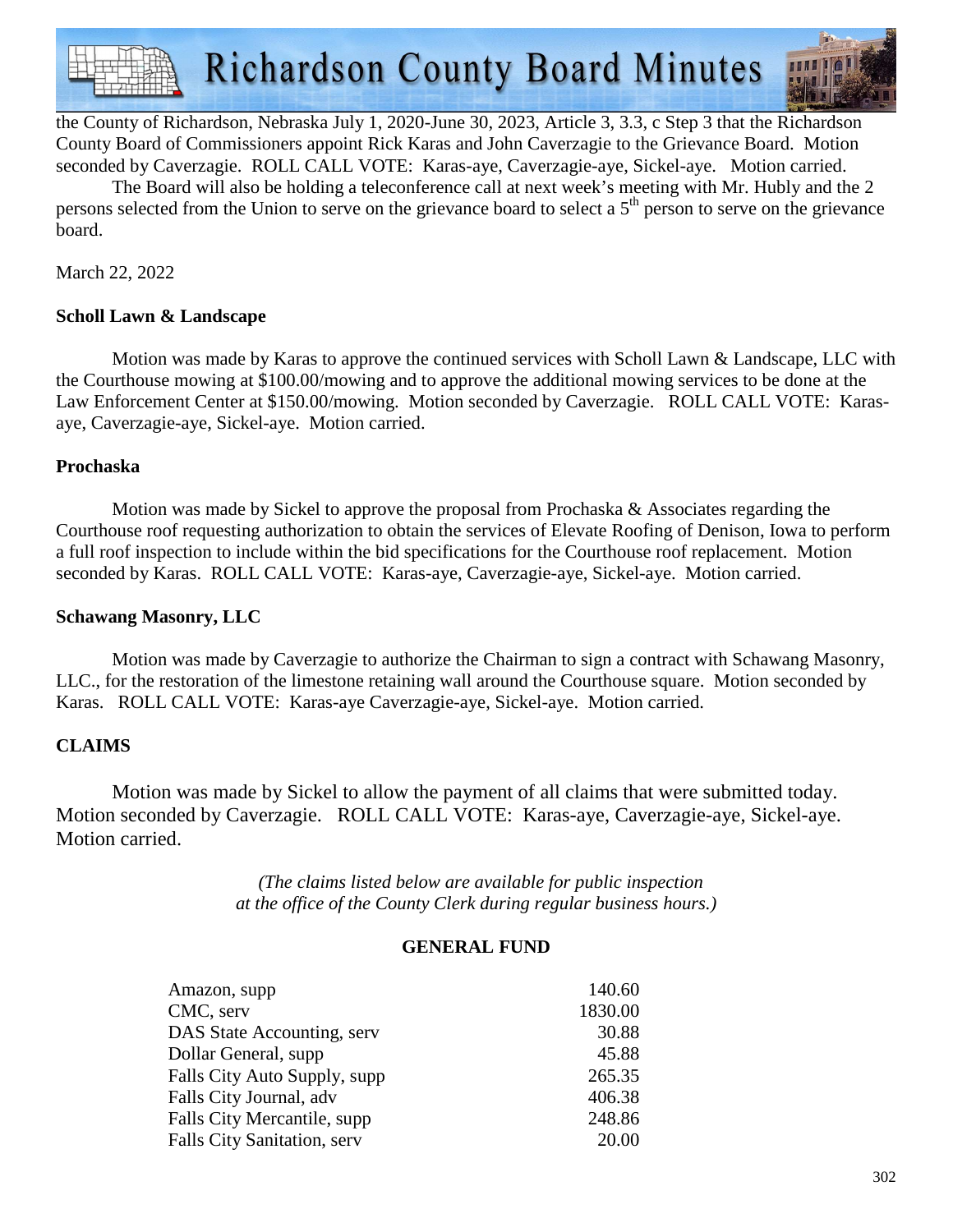# Richardson County Board Minutes



|                | Farm & City Supply, supp              | 50.11    |
|----------------|---------------------------------------|----------|
|                | <b>First Concord Benefits, served</b> | 235.00   |
|                | Frederick, Keia, reim                 | 40.95    |
|                | Hillyard, Angie, serv                 | 1080.25  |
|                | Hy-Vee, supp                          | 76.77    |
|                | Kennedy, Kaytlyn, reimb               | 32.06    |
|                | Lemerond, Deb, serv                   | 558.25   |
|                | Lincoln National Life Ins., ins       | 1192.60  |
|                | Medica, ins                           | 46854.78 |
|                | Mercure, Steven, serv                 | 5833.33  |
|                | Meyer Home Center, serv               | 106.35   |
|                | Meyer Laboratory, supp                | 405.06   |
|                | Midwest Radar & Equipment, supp       | 440.00   |
|                | OPPD, serv                            | 81.06    |
|                | O'Reilly Automotive, supp             | 67.71    |
|                | Quill, supp                           | 292.82   |
|                | Ram Exterminators, serv               | 45.00    |
|                | Richardson County Clerk, reimb        | 7.20     |
| March 22, 2022 |                                       |          |

March 22, 202 CLAIMS (Cont.)

## GENERAL FUND (Cont.)

| Richardson County EMA Petty Cash, reimb   | 222.87       |
|-------------------------------------------|--------------|
| Richardson County Vendor, FICA/retire/etc | 20007.46     |
| Richardson, Kristy, reimb                 | 41.53        |
| Scott, Pamela, reimb                      | 44.75        |
| Shafer, Ann, serv                         | 1469.50      |
| True Value, supp                          | 17.99        |
| Wolfe's Printing, supp                    | 36.53        |
| Payroll Expense                           | 94280.01     |
| <b>TOTAL GENERAL FUND</b>                 | \$176,507.89 |

## **ROAD & BRIDGE FUND**

| Koch's Auto Service, supp.          | 15750.00    |
|-------------------------------------|-------------|
| Martin Marietta, rock               | 11626.53    |
| NPPD, serv                          | 89.70       |
| OPPD, serv                          | 37.20       |
| Operation & Expense Account, reimb  | 126.20      |
| Richardson County Clerk, supp.      | 81.00       |
| Sapp Bros., fuel                    | 6614.92     |
| Unifirst, serv                      | 23.60       |
| Woods & Aitken, serv                | 1568.90     |
| Payroll Expense                     | 32977.25    |
| <b>TOTAL ROAD &amp; BRIDGE FUND</b> | \$68,895.30 |

## **DRUG COURT FUND**